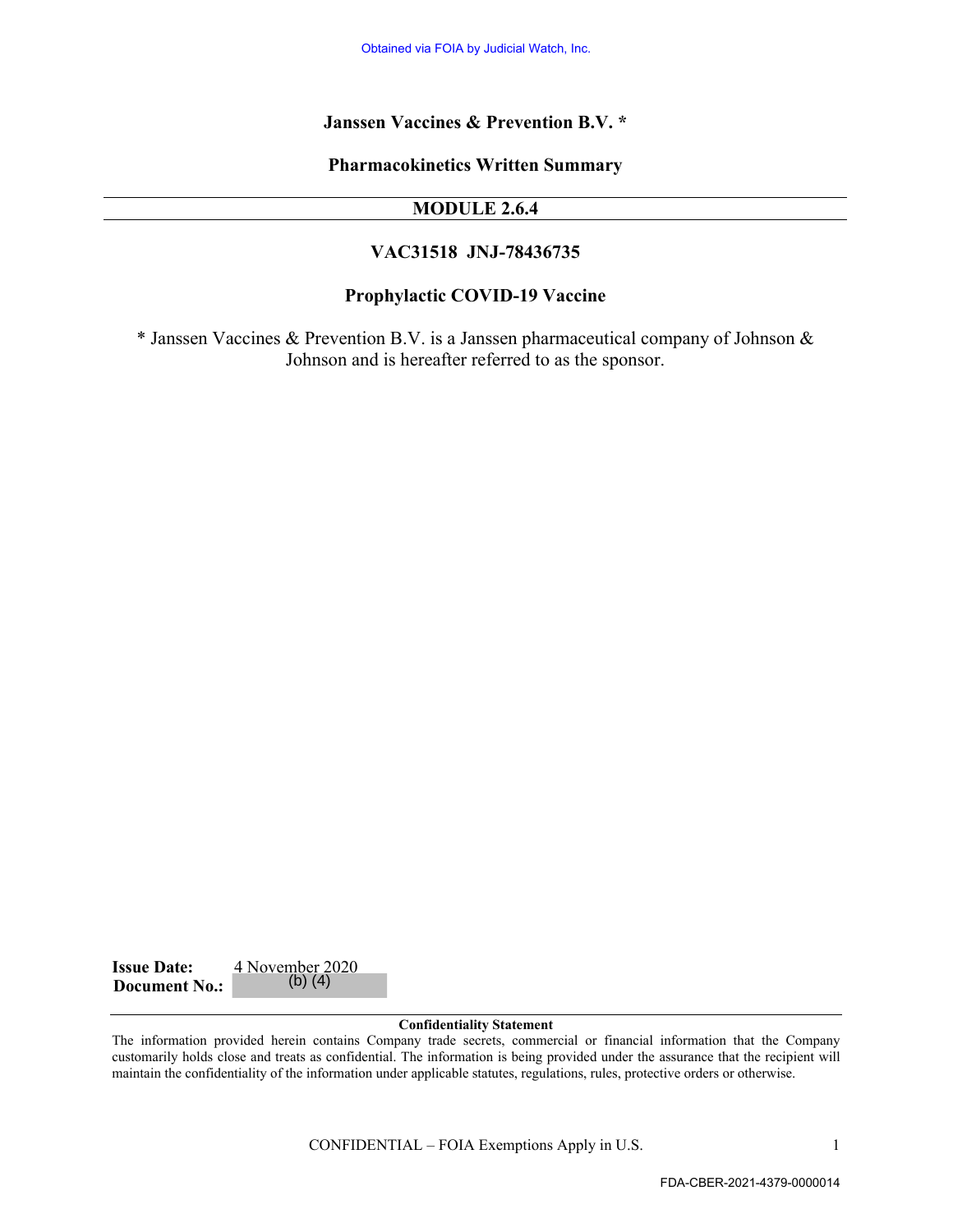# **TABLE OF CONTENTS**

| $\mathbf{1}$ .     |                                  |
|--------------------|----------------------------------|
| 2.                 |                                  |
| 3.                 |                                  |
| 4.<br>4.1.<br>4.2. | Ad26<br>$(b)$ (4)<br><b>Ad26</b> |
| 5.                 |                                  |
| 6.                 |                                  |
| 7.                 |                                  |
| 8 <sub>1</sub>     |                                  |
| 9.                 |                                  |
| 10 <sub>1</sub>    |                                  |
| 11.                |                                  |

# **LIST OF IN-TEXT TABLES**

| Table 1: Overview of Biodistribution Studies in Support of the Development of COVID-19 |             |  |
|----------------------------------------------------------------------------------------|-------------|--|
|                                                                                        |             |  |
| Table 2: Experimental Design of Biodistribution Study with Ad26                        | $(b)$ $(4)$ |  |
| Table 3: Experimental Design of Biodistribution Study with Ad26                        | $(b)$ $(4)$ |  |
| Table 4: Comparative Table of Biodistribution Data with Ad26-based Vaccines 11         |             |  |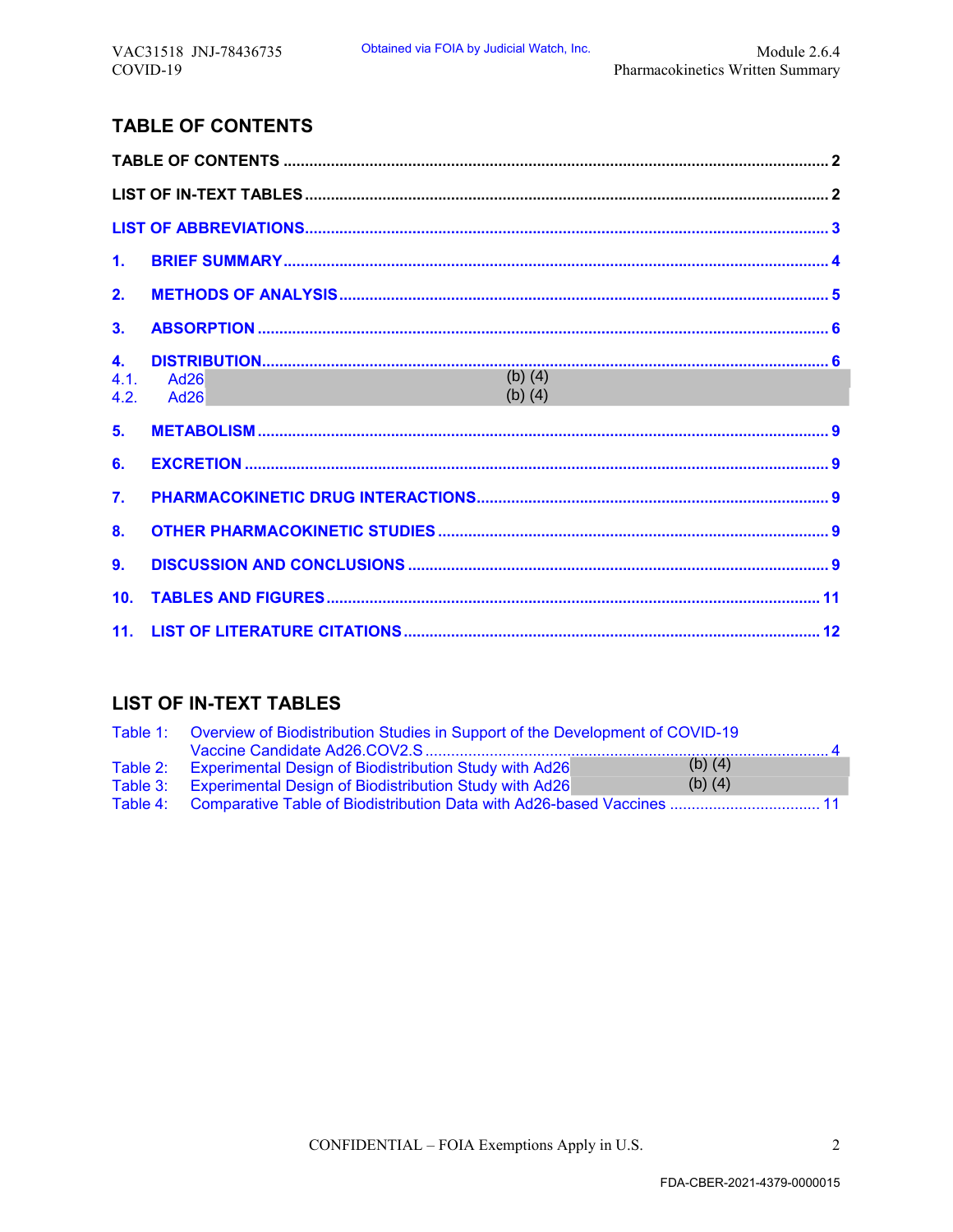# **LIST OF ABBREVIATIONS**

| VAC31518 JNJ-78436735<br>COVID-19 |                                         | Obtained via FOIA by Judicial Watch, Inc.                                           | Module 2.6.4<br>Pharmacokinetics Written Summary |
|-----------------------------------|-----------------------------------------|-------------------------------------------------------------------------------------|--------------------------------------------------|
|                                   | <b>LIST OF ABBREVIATIONS</b>            |                                                                                     |                                                  |
|                                   |                                         |                                                                                     |                                                  |
| Ad26                              | adenovirus type 26                      |                                                                                     |                                                  |
| <b>CMV</b>                        | cytomegalovirus                         |                                                                                     |                                                  |
| COVID-19                          | coronavirus disease 2019                |                                                                                     |                                                  |
| <b>DNA</b>                        | deoxyribonucleic acid                   |                                                                                     |                                                  |
| E1                                | early region                            |                                                                                     |                                                  |
| <b>EDTA</b>                       | ethylenediaminetetraacetic acid         |                                                                                     |                                                  |
| <b>EMA</b>                        | European Medicines Agency               |                                                                                     |                                                  |
| <b>FDA</b><br><b>GLP</b>          | Food and Drug Administration            |                                                                                     |                                                  |
|                                   | Good Laboratory Practice<br>$(b)$ $(4)$ |                                                                                     |                                                  |
|                                   | $(b)$ (4)                               |                                                                                     |                                                  |
|                                   |                                         |                                                                                     |                                                  |
| IM                                | intramuscular                           |                                                                                     |                                                  |
| <b>NZW</b>                        | New Zealand white                       |                                                                                     |                                                  |
| <b>OECD</b>                       | $(b)$ $(4)$                             | Organization for Economic Co-operation and Development                              |                                                  |
| $(b)$ $(4)$                       |                                         |                                                                                     |                                                  |
| $q$ -PCR                          |                                         | quantitative polymerase chain reaction                                              |                                                  |
|                                   | $(b)$ $(4)$                             |                                                                                     |                                                  |
| SARS-CoV-2                        | $(b)$ $(4)$                             | severe acute respiratory syndrome coronavirus 2                                     |                                                  |
|                                   | $(b)$ $(4)$                             |                                                                                     |                                                  |
| vp                                | virus particles                         |                                                                                     |                                                  |
| <b>WHO</b>                        | World Health Organization               |                                                                                     |                                                  |
|                                   | <b>Vectors and (Candidate) Vaccines</b> |                                                                                     |                                                  |
| Ad26.COV2.S                       |                                         | Ad26 vector encoding a severe acute respiratory syndrome coronavirus 2 (SARS-CoV-2) |                                                  |
|                                   | Spike protein                           |                                                                                     |                                                  |
| $(b)$ $(4)$<br>Ad26               | Ad26 vector encoding                    | $(b)$ $(4)$                                                                         |                                                  |
| (b) $(4)$<br>Ad26                 | Ad26 vector encoding                    |                                                                                     | $(b)$ $(4)$                                      |
|                                   |                                         |                                                                                     |                                                  |
|                                   |                                         |                                                                                     |                                                  |
|                                   |                                         |                                                                                     |                                                  |
|                                   |                                         |                                                                                     |                                                  |
|                                   |                                         |                                                                                     |                                                  |
|                                   |                                         |                                                                                     |                                                  |
|                                   |                                         |                                                                                     |                                                  |
|                                   |                                         |                                                                                     |                                                  |
|                                   |                                         |                                                                                     |                                                  |
|                                   |                                         |                                                                                     |                                                  |
|                                   |                                         |                                                                                     |                                                  |
|                                   |                                         |                                                                                     |                                                  |
|                                   |                                         |                                                                                     |                                                  |
|                                   |                                         |                                                                                     |                                                  |
|                                   |                                         |                                                                                     |                                                  |
|                                   |                                         |                                                                                     |                                                  |
|                                   |                                         |                                                                                     |                                                  |
|                                   |                                         |                                                                                     |                                                  |
|                                   |                                         | CONFIDENTIAL - FOIA Exemptions Apply in U.S.                                        | 3                                                |
|                                   |                                         |                                                                                     | FDA-CBER-2021-4379-0000016                       |

#### **Vectors and (Candidate) Vaccines**

| Ad26.COV2.S       | Ad26 vector encoding a severe acute respiratory syndrome coronavirus 2 (SARS-CoV-2) |           |  |  |  |
|-------------------|-------------------------------------------------------------------------------------|-----------|--|--|--|
|                   | Spike protein                                                                       |           |  |  |  |
| (b) $(4)$<br>Ad26 | Ad26 vector encoding                                                                | (b) $(4)$ |  |  |  |
| (b) $(4)$<br>Ad26 | Ad26 vector encoding                                                                | (b) $(4)$ |  |  |  |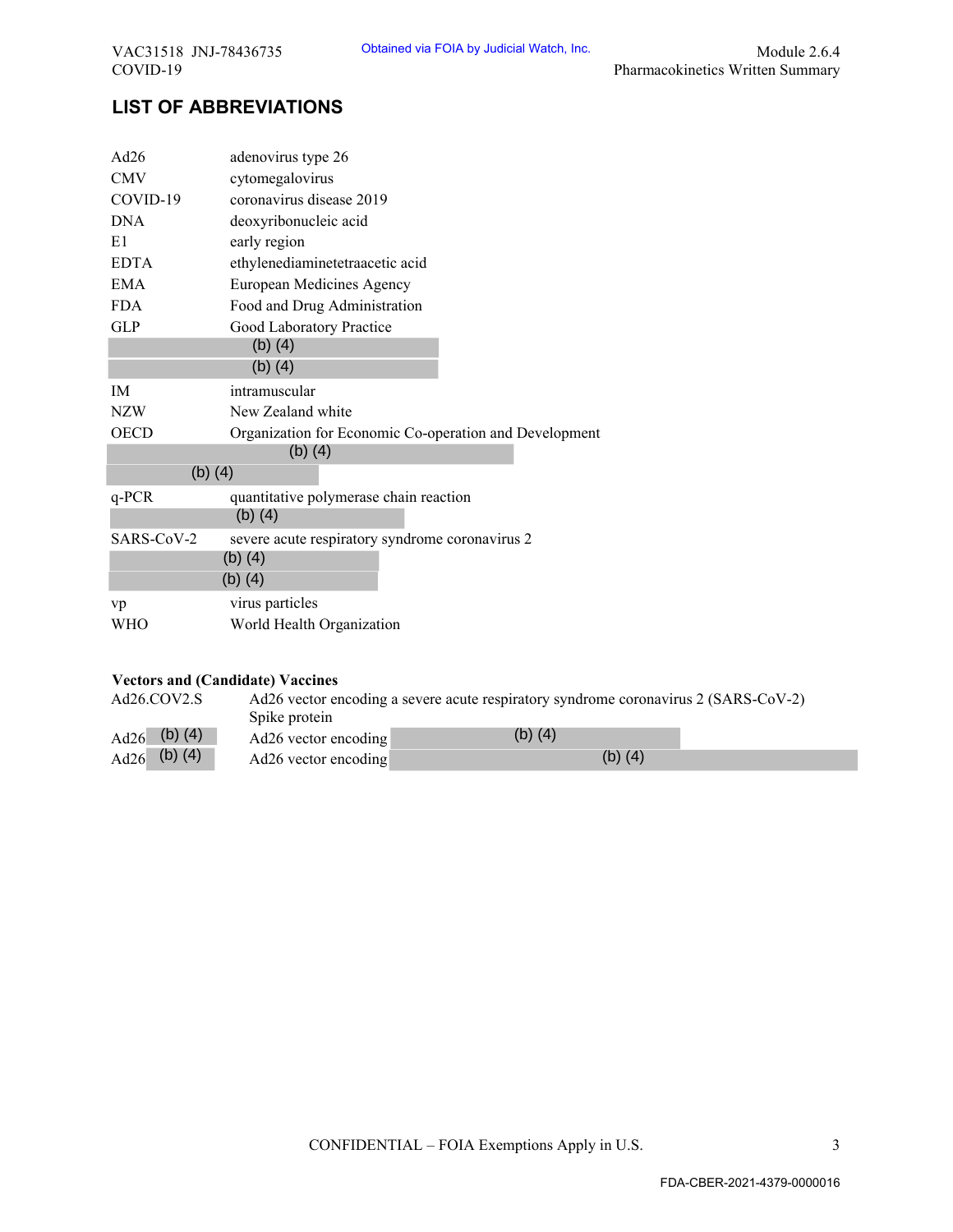# **1. BRIEF SUMMARY**

Ad26.COV2.S (also known as VAC31518 or JNJ-78436735) is a monovalent, recombinant, replication-incompetent adenovirus type 26 (Ad26) vectored vaccine encoding a severe acute respiratory syndrome coronavirus 2 (SARS-CoV-2) Spike protein. It is being developed for prophylactic immunization against coronavirus disease 2019 (COVID-19), which has spread rapidly and globally since its emergence.

This Pharmacokinetics Written Summary provides an overview of the available pharmacokinetic data in support of the Ad26.COV2.S development. In accordance with the World Health Organization (WHO) Guidelines on Nonclinical Evaluation of Vaccines [6], pharmacokinetic studies are usually not needed for vaccines. However, in line with the European Medicines Agency (EMA) Guideline on quality, nonclinical and clinical aspects of live recombinant viral vectored vaccines [1] and the FDA Guidance on considerations for plasmid DNA vaccines for infectious disease indications [2], biodistribution studies have been conducted to assess the distribution, persistence, and clearance of the Ad26 vector (platform) following intramuscular (IM) injection. Obtaines via FOIA by Judicial Weaks, Inc.<br>
Pharmacokinotics Writters Summary<br>
VAC31518 or JNL-78436735) is a monovalent, reconhimating strategy<br>
at stype 26 (Ad26) vectored vaceinc encoding a sever centure<br>
ints to the Se

The biodistribution profile of the Ad26 vector platform has been evaluated in the rabbit using an

| Ad26-based   | $(b)$ $(4)$         |             |                                  | vaccine, i.e., $Ad26$ (b) (4).                  | $\sim$ (Ad26 vector |
|--------------|---------------------|-------------|----------------------------------|-------------------------------------------------|---------------------|
| encoding the |                     | (b) $(4)$   |                                  | and an Ad26-based                               | (b) $(4)$           |
| $(b)$ $(4)$  | vaccine, i.e., Ad26 | $(b)$ $(4)$ | $(Ad26 \text{ vector encoding})$ |                                                 | $(b)$ $(4)$         |
|              | (b) (4)             |             |                                  | . An overview of the biodistribution studies is |                     |

| Table 1: | Overview of Biodistribution Studies in Support of the Development of COVID-19 Vaccine |
|----------|---------------------------------------------------------------------------------------|
|          | Candidate Ad26.COV2.S                                                                 |

| Ad26-based                | (b) $(4)$                                                                                   |                          | vaccine, i.e., Ad26                             | $(b)$ $(4)$             | (Ad26 vector |
|---------------------------|---------------------------------------------------------------------------------------------|--------------------------|-------------------------------------------------|-------------------------|--------------|
| encoding the              |                                                                                             | $(b)$ $(4)$              | and an Ad26-based                               |                         | (b) $(4)$    |
| $(b)$ $(4)$               | vaccine, i.e., Ad26                                                                         | $(b)$ $(4)$              | (Ad26 vector encoding)                          |                         | (b) $(4)$    |
|                           | (b) $(4)$                                                                                   |                          | . An overview of the biodistribution studies is |                         |              |
|                           | provided in Table 1. No pharmacokinetic or biodistribution studies have been conducted with |                          |                                                 |                         |              |
| Ad26.COV2.S specifically. |                                                                                             |                          |                                                 |                         |              |
|                           |                                                                                             |                          |                                                 |                         |              |
|                           |                                                                                             |                          |                                                 |                         |              |
| Table 1:                  | Overview of Biodistribution Studies in Support of the Development of COVID-19 Vaccine       |                          |                                                 |                         |              |
|                           | Candidate Ad26.COV2.S                                                                       |                          |                                                 |                         |              |
| Study Type                | <b>GLP</b>                                                                                  | Species<br>Route         | Vaccines<br>Administered                        | Number of<br>Injections | Study No.    |
| <b>Biodistribution</b>    | <b>Yes</b>                                                                                  | NZW rabbits<br>IM        | (b) $(4)$<br>Ad $26$                            | 1-dose                  | (b) $(4)$    |
| <b>Biodistribution</b>    | <b>Yes</b>                                                                                  | <b>IM</b><br>NZW rabbits | (b) $(4)$<br>Ad $26$                            | 1-dose                  | (b) $(4)$    |

 $\overline{GLP}$  = Good Laboratory Practice; IM = intramuscular; NZW = New Zealand white

The biodistribution studies for the Ad26 vector platform were conducted in compliance with U.S. FDA GLP Regulations (21 CFR Part 58) and/or the Organization for Economic Cooperation and Development (OECD) Principles of GLP in a country that is part of the OECD Mutual Acceptance of Data Process, and include the appropriate documentation. Information on e.g., study GLP status and test facility identity are provided in the Pharmacokinetics Overview Table in Mod2.6.5.1.

The biodistribution studies with Ad26  $^{(b)(4)}$  and Ad26  $^{(b)(4)}$  were conducted using the IM route, which is also the intended route for use of Ad26.COV2.S in humans. and Ad26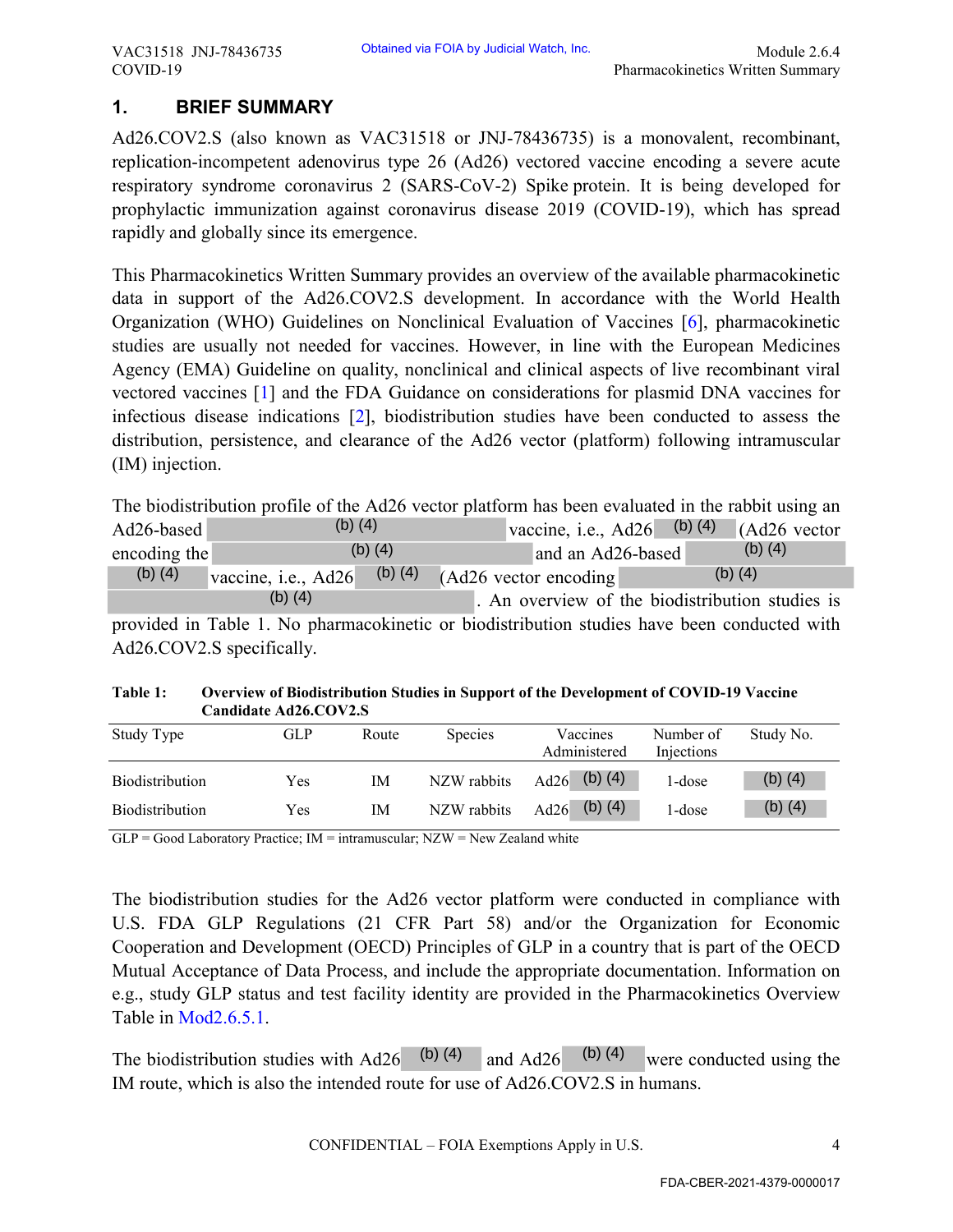The studies were done in rabbits as this is a widely accepted species to assess the nonclinical safety of vaccines. In nonclinical studies, Ad26-based vaccines (including Ad26.COV2.S, Ad26  $(b)$  (4) and Ad26  $(b)$  (4) were shown to elicit immune responses in the animals, indicating the rabbit as a relevant nonclinical species for these vaccines. In addition, rabbits have sufficient muscle mass to receive a full human vaccine dose via the IM route with a single injection.

In the biodistribution studies with Ad26 (b)(4) (administered at a dose of  $5\times10^{10}$  virus particles [vp]) and Ad26 (b)(4) (administered at a dose of  $1\times10^{11}$  vp), animals were sacrificed on Days 11,  $\overline{61}$ , or 91 (Ad26  $\overline{6}$ ) (4), and on Days 11, 90, 120 or 180  $(Ad26 \t(b) (4)$  ) following single IM injection. Tissues from these animals were harvested for analysis of Ad26 vector DNA using a quantitative polymerase chain reaction (q-PCR) assay. The Ad26 vector did not widely distribute following IM administration in the animals. Vector DNA was primarily detected at the site of injection, draining lymph nodes and (to a lesser extent) the spleen. Comparing the results from the respective necropsy timepoints, the number of animals with positive tissues and/or the vector copy number present in those positive tissues declined to levels close to, or below the detection limit of the q-PCR methods used, indicating clearance of the Ad26 vector from the animals/tissues. In addition, both Ad26-based vaccines tested in the biodistribution studies showed a similar pattern of (systemic) distribution and clearance when delivered via the IM route in the rabbit, despite carrying different transgene inserts. (b) (4) (b) (4)(b) (4) (b) (4) (b) (4) (b) (4) (b) (4) (b) (4) (b) (4) (b) (4) (b) (4) (b) (4) (b) (4) Obtaines via FOIA by Judicial Weaks. Inc.<br>
Pharmacokinotics Writters Simmary<br>
as this is a widely accepted species to assess the nonclinical<br>
calci studies, Ad26-bysed vacceines (including Ad26-COV2.6.<br>
(40) were shown to

The Ad26 vector backbone used for Ad26.COV2.S is identical to the vector backbone of the Ad26-based vaccines that were tested in the available biodistribution studies (i.e., Ad26 (b) (4) and Ad26 (b) (4) ). The only difference between the vectors, apart from the encoded antigen transgene, is the insertion of a  $(6)(4)$  in the cytomegalovirus (CMV) promoter sequence of the transgene expression cassette of Ad26.COV2.S. This is not considered to impact the biodistribution profile of the Ad26 vector.

In conclusion, the Ad26 vector shows a limited distribution profile following IM injection. Clearance (reflected by a downward trend in number of positive tissues and vector copies over time, to levels close to, or below the detection limit of the q-PCR methods used) of the Ad26 vector was observed, indicating that the vector does not replicate and/or persist in the tissues following IM injection. These platform biodistribution data obtained from Ad26  $\left( \frac{b}{4} \right)$  and Ad26  $(b)$  (4) are considered sufficient to inform on the biodistribution profile of Ad26.COV2.S, for which the same (replication-incompetent) Ad26 vector backbone is used. This position has been confirmed and agreed in a previous Scientific Advice by EMA (b) (4)

#### and CBER

It is further noted that the same platform biodistribution data were part of the MAA file for the Ebola vaccine component Ad26.ZEBOV (EU/1/20/1444/001).

# **2. METHODS OF ANALYSIS**

In the biodistribution studies, specific PCR assays were used to detect and quantify Ad26-vector DNA in various tissues collected at specified time points following vector administration.

CONFIDENTIAL – FOIA Exemptions Apply in U.S. 5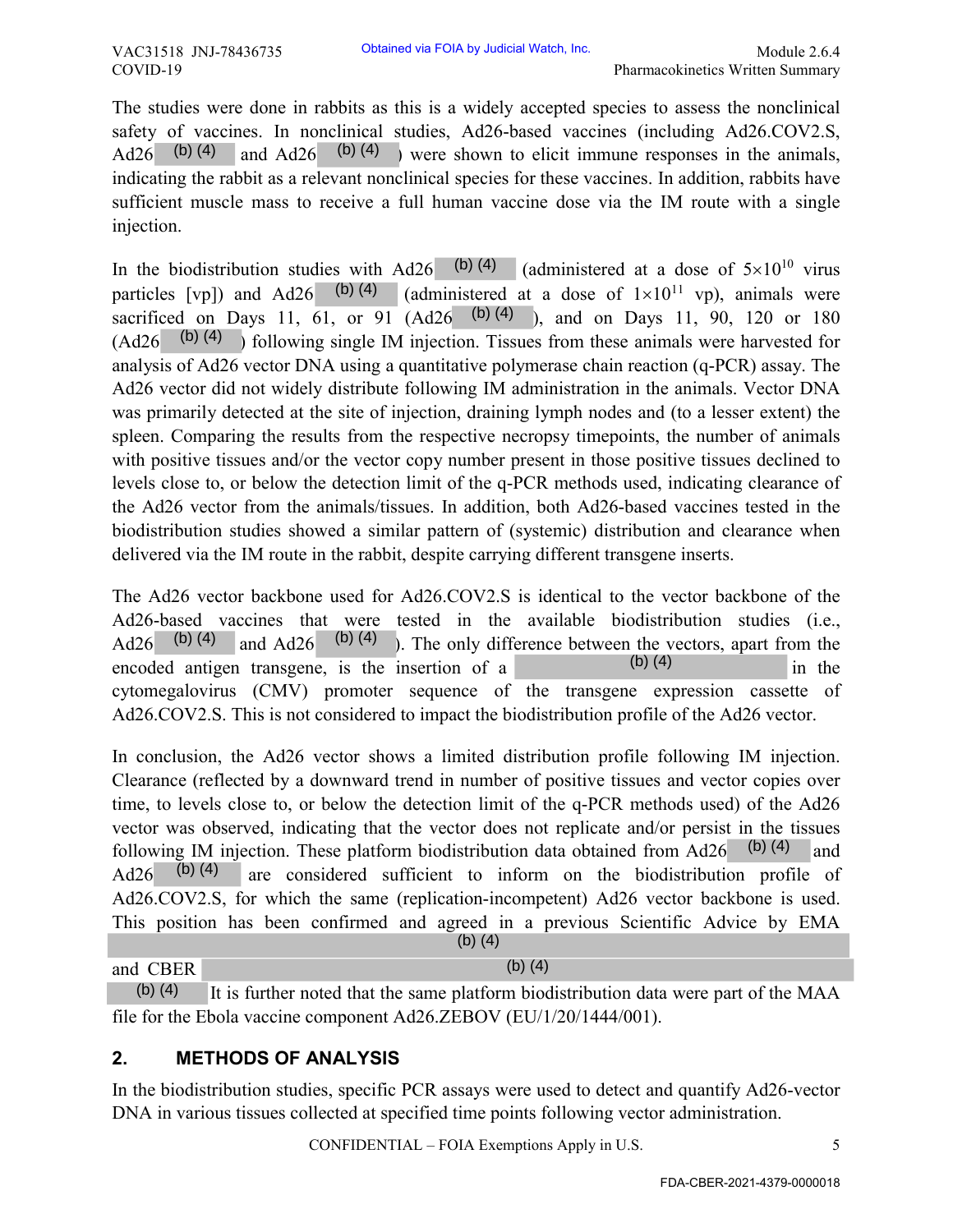#### **3. ABSORPTION**

#### **4. DISTRIBUTION**

#### **4.1. Ad26 (Study )** (b) (4)

| $(b)$ $(4)$<br>In GLP study No.<br>detect a target sequence of the Ad26<br>(b) $(4)$<br>10 copies of Ad26<br>(b) $(4)$<br>of Ad26<br>In GLP study No. $(b)$ (4) | (b) $(4)$<br>(Ad26)<br>), a TaqMan-based q-PCR assay was used to<br>$(b)$ $(4)$<br>vector. The detection limit of this assay was<br>ug genomic DNA; the lower limit of quantification was 50 copies<br>ug genomic DNA. A description of the assay is available in the report.<br>$(Ad26 \t(b) (4))$<br>), a TaqMan-based q-PCR assay was used for<br>quantitation of a specific target sequence of the Ad26 (b) (4) vector. The detection limit of |
|-----------------------------------------------------------------------------------------------------------------------------------------------------------------|----------------------------------------------------------------------------------------------------------------------------------------------------------------------------------------------------------------------------------------------------------------------------------------------------------------------------------------------------------------------------------------------------------------------------------------------------|
|                                                                                                                                                                 | the assay was 7.1 copies/ $\mu$ g genomic DNA; the lower limit of quantification was 28.6 copies/ $\mu$ g<br>genomic DNA. A method validation summary is available in the report.                                                                                                                                                                                                                                                                  |
| <b>ABSORPTION</b><br>3.                                                                                                                                         |                                                                                                                                                                                                                                                                                                                                                                                                                                                    |
| Not applicable for vaccines.                                                                                                                                    |                                                                                                                                                                                                                                                                                                                                                                                                                                                    |
| <b>DISTRIBUTION</b><br>4.                                                                                                                                       |                                                                                                                                                                                                                                                                                                                                                                                                                                                    |
| (b) $(4)$<br>Ad26<br>$(b)$ $(4)$<br>(b) $(4)$<br>and Ad26<br>Ad26                                                                                               | To assess distribution, persistence, and clearance of the Ad26 viral vector (platform), IM<br>biodistribution studies have been conducted in rabbits using an Ad26-based $(b)$ (4) vaccine, i.e.<br>and an Ad26-based $(b)$ (4) vaccine, i.e., Ad26 (b) (4)<br>A comparison of the<br>biodistribution data is discussed in Section 9.                                                                                                              |
| $(b)$ $(4)$<br>(Study<br>4.1.<br><b>Ad26</b>                                                                                                                    | $(b)$ $(4)$                                                                                                                                                                                                                                                                                                                                                                                                                                        |
| Ad26<br>Study Title (Report Date)                                                                                                                               | (b) (4) $\frac{1}{2}$ 91-Day Intramuscular Single Dose Biodistribution Study in                                                                                                                                                                                                                                                                                                                                                                    |
| Conducting Laboratory, Location<br>Sponsor<br><b>GLP</b> Compliance<br>Yes<br><b>Study Report</b>                                                               | New Zealand White Rabbits (14 September 2007)<br>(b) $(4)$<br>Beth Israel Deaconess Medical Center, Massachusetts, United States<br>$(b)$ $(4)$                                                                                                                                                                                                                                                                                                    |
| <b>Tabulated Summary</b>                                                                                                                                        | Mod2.6.5.5A                                                                                                                                                                                                                                                                                                                                                                                                                                        |

New Zealand White (NZW) rabbits were administered placebo or Ad26  $\vert$  (b) (4) at 5x10<sup>10</sup> vp via a single IM injection into the right hind thigh muscle on Day 1 (Table 2). Parameters evaluated during the study included clinical and cage-side observations, body weights, and biodistribution. Necropsies were performed on 3 rabbits/sex in the placebo group and group on Days 11, 61, and 91 to collect tissues for biodistribution analysis. These timepoints are in line with other biodistribution studies conducted with adenovirus type 5 (Ad5) and type 35 (Ad35) based vaccines [5] and were selected to cover sufficient time to assess clearance of the vector. 5 rabbits/sex in the  $Ad26$  (b) (4) Obtaines via FOIA by Judicial Watch. The detection limit 2.64<br>
(Ad26<sup>-</sup> (b) (4) ), a TaqMan-based q-PCR assay was used to<br>
426-(b) (4) levector. The detection limit of this assay was veladed<br>
genomic DNA; het bewer limit

The following tissues were collected: blood, ovaries/testes, liver, thymus, heart, lung, kidney, spleen, mesenteric and iliac lymph nodes, bone marrow, brain, and skin, subcutis and muscle at the injection site. All tissues collected on Day 11, 61, and 91 were analyzed for the presence of the Ad26  $\,$  (b) (4) DNA using a q-PCR method.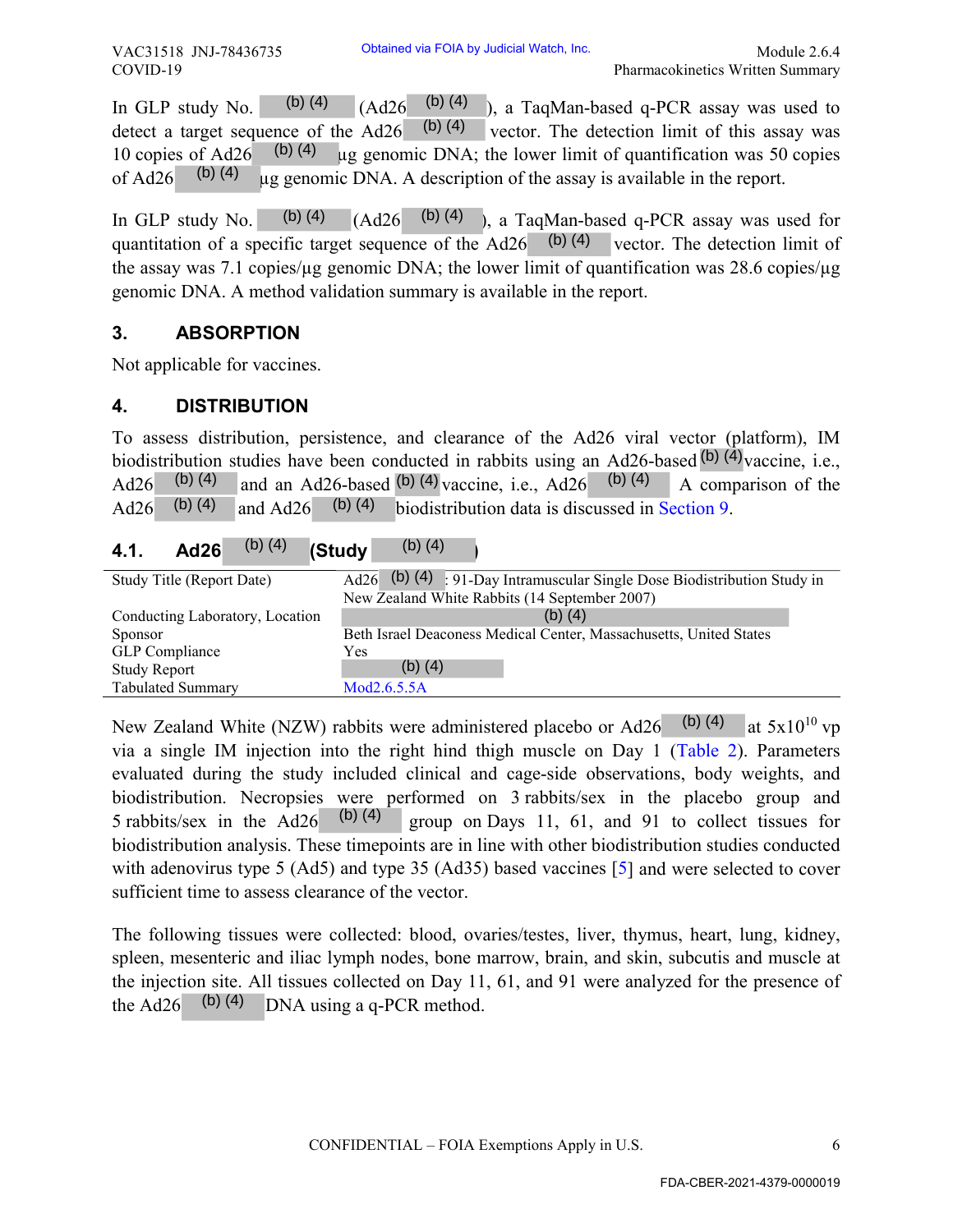| COVID-19              | VAC31518 JNJ-78436735            |                                            |                     | Obtained via FOIA by Judicial Watch, Inc.                                                                                                                                                                                                                                                                                                                                                                                                                                                                                                                       |                        |                  | Pharmacokinetics Written Summary                                                         | Module 2.6.4 |
|-----------------------|----------------------------------|--------------------------------------------|---------------------|-----------------------------------------------------------------------------------------------------------------------------------------------------------------------------------------------------------------------------------------------------------------------------------------------------------------------------------------------------------------------------------------------------------------------------------------------------------------------------------------------------------------------------------------------------------------|------------------------|------------------|------------------------------------------------------------------------------------------|--------------|
|                       |                                  |                                            |                     |                                                                                                                                                                                                                                                                                                                                                                                                                                                                                                                                                                 |                        |                  | (b) $(4)$                                                                                |              |
| Table 2:<br>Group     | <b>Test Article</b>              |                                            | <b>Dose Level</b>   | <b>Experimental Design of Biodistribution Study with Ad26</b><br><b>Dose Volume</b>                                                                                                                                                                                                                                                                                                                                                                                                                                                                             | Route                  | (b) $(4)$ (Study | <b>Scheduled Sacrifice Timepoint</b>                                                     |              |
|                       |                                  |                                            |                     |                                                                                                                                                                                                                                                                                                                                                                                                                                                                                                                                                                 |                        | Day 11           | Day 61                                                                                   | Day 91       |
| $\mathbf{1}$          | Placebo <sup>a</sup>             |                                            | $\mathbf{0}$        | $0.5$ mL                                                                                                                                                                                                                                                                                                                                                                                                                                                                                                                                                        | IM                     | 3/sec            | 3/sec                                                                                    | 3/sec        |
| 2                     | Ad26                             | $(b)$ $(4)$                                | $5\times10^{10}$ vp | $0.5\ \mbox{mL}$                                                                                                                                                                                                                                                                                                                                                                                                                                                                                                                                                | IM                     | 5/sec            | $5/\text{sex}$                                                                           | 5/sec        |
| $\rm{a}$              |                                  |                                            | $(b)$ $(4)$         |                                                                                                                                                                                                                                                                                                                                                                                                                                                                                                                                                                 |                        |                  |                                                                                          |              |
|                       | $(b)$ $(4)$<br>$(b)$ $(4)$       | $(b)$ $(4)$                                |                     | mL formulated in                                                                                                                                                                                                                                                                                                                                                                                                                                                                                                                                                |                        | $(b)$ $(4)$      |                                                                                          |              |
|                       | $(b)$ $(4)$                      |                                            |                     | $IM = intramuscular$ ; $vp = virus$ particles                                                                                                                                                                                                                                                                                                                                                                                                                                                                                                                   |                        |                  |                                                                                          |              |
|                       |                                  |                                            |                     | A single IM injection of Ad26 (b) (4) in male and female NZW rabbits was well tolerated<br>with no effect on clinical/cage-side observations, or body weights.<br>For all Group 1 samples collected at Day 11, Day 61 or Day 91, Ad26                                                                                                                                                                                                                                                                                                                           |                        |                  | $(b)$ (4)                                                                                | vector DNA   |
|                       |                                  |                                            |                     | was below the limit of detection of the assay (<10 copies/µg DNA).                                                                                                                                                                                                                                                                                                                                                                                                                                                                                              |                        |                  |                                                                                          |              |
| Ad26                  | (b) $(4)$                        | quantification (50 copies/µg DNA).         |                     | Analysis of Group 2 samples on Day 11 indicated that Ad26 vector DNA was primarily localized<br>in the injection site muscle, draining (iliac) lymph nodes and to a lesser extent the spleen.<br>vector DNA was below limit of detection in all other organs, except for one<br>animal that showed a low signal in the injection site skin at a level below the lower limit of                                                                                                                                                                                  |                        |                  |                                                                                          |              |
|                       |                                  | incidence and quantity compared to Day 11. |                     | In the animals sacrificed on Day 61, the Ad26 vector DNA was no longer detected in the spleen,<br>while vector DNA in the injection site muscle and iliac lymph nodes was detected at a reduced                                                                                                                                                                                                                                                                                                                                                                 |                        |                  |                                                                                          |              |
| animals.              |                                  |                                            |                     | On Day 91, detection of the vector was limited to the injection site muscle and iliac lymph nodes<br>in 2 of 10 treated animals and was below the limit of detection in all other examined tissues or                                                                                                                                                                                                                                                                                                                                                           |                        |                  |                                                                                          |              |
| 4.2.                  | <b>Ad26</b>                      | (b) $(4)$                                  | (Study              | $(b)$ $(4)$                                                                                                                                                                                                                                                                                                                                                                                                                                                                                                                                                     |                        |                  |                                                                                          |              |
| Sponsor               | Study Title (Report Date)        | Conducting Laboratory, Location            |                     | Single Dose Biodistribution Study of $\overline{Ad26}$ (b) (4) by Intramuscular<br>Injection in Rabbits with up to 180 Days Observation Period (08 May 2019)<br>Janssen Infectious Diseases-Diagnostics, Belgium                                                                                                                                                                                                                                                                                                                                                | (b) $(4)$              |                  |                                                                                          |              |
| <b>GLP</b> Compliance |                                  |                                            | Yes                 |                                                                                                                                                                                                                                                                                                                                                                                                                                                                                                                                                                 |                        |                  |                                                                                          |              |
| <b>Study Report</b>   |                                  |                                            |                     | $(b)$ $(4)$                                                                                                                                                                                                                                                                                                                                                                                                                                                                                                                                                     |                        |                  |                                                                                          |              |
| $150 \text{ µg}$      | Tabulated Summary<br>$(b)$ $(4)$ |                                            | Mod2.6.5.5B         | NZW rabbits were administered placebo or Ad26<br>injection into the right thigh. In one study arm, Ad26<br>protein as a single injection (Table 3). The following parameters and end<br>points were evaluated in this study: clinical signs, body weights, gross necropsy findings and<br>biodistribution using q-PCR analysis. Tissues for q-PCR analysis were collected from<br>3 rabbits/sex in the placebo group and 5 rabbits/sex in the $Ad26$ (b) (4)<br>90, 120, and 180. To assess the clearance of the vector beyond 90 days (i.e., the last sampling | (b) $(4)$<br>(b) $(4)$ |                  | at $1x10^{11}$ vp via a single IM<br>was dosed in combination with<br>groups on Days 11, |              |
|                       |                                  |                                            |                     | CONFIDENTIAL – FOIA Exemptions Apply in U.S.                                                                                                                                                                                                                                                                                                                                                                                                                                                                                                                    |                        |                  |                                                                                          | 7            |
|                       |                                  |                                            |                     |                                                                                                                                                                                                                                                                                                                                                                                                                                                                                                                                                                 |                        |                  | FDA-CBER-2021-4379-0000020                                                               |              |

| Table 2: | Experimental Design of Biodistribution Study with Ad26 (b) (4) (Study (b) (4) |  |  |
|----------|-------------------------------------------------------------------------------|--|--|
|          |                                                                               |  |  |

| 4.2 | <b>Ad26</b> | (b) $(4)$ | <b>I</b> (Studv | (b) $(4)$ |  |
|-----|-------------|-----------|-----------------|-----------|--|
|-----|-------------|-----------|-----------------|-----------|--|

| Study Title (Report Date)       | Single Dose Biodistribution Study of Ad26 (b) $(4)$ by Intramuscular      |
|---------------------------------|---------------------------------------------------------------------------|
|                                 | Injection in Rabbits with up to 180 Days Observation Period (08 May 2019) |
| Conducting Laboratory, Location | (b) (4)                                                                   |
| <b>Sponsor</b>                  | Janssen Infectious Diseases-Diagnostics, Belgium                          |
| GLP Compliance                  | Yes                                                                       |
| <b>Study Report</b>             | (b) $(4)$                                                                 |
| <b>Tabulated Summary</b>        | Mod2.6.5.5B                                                               |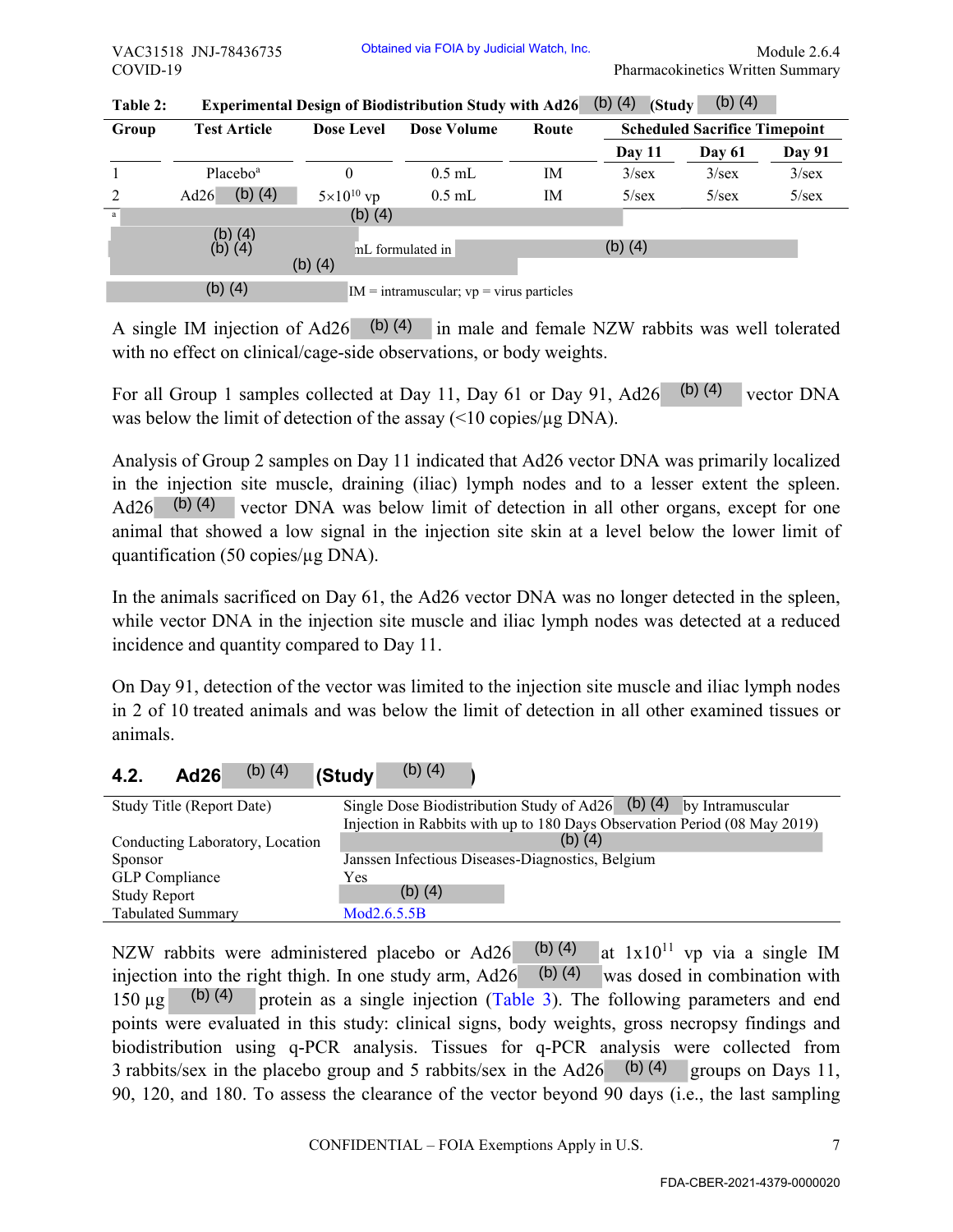| Table 3: | Experimental Design of Biodistribution Study with Ad26 (b) (4) (Study (b) (4) $\rightarrow$ |  |  |  |  |
|----------|---------------------------------------------------------------------------------------------|--|--|--|--|
|----------|---------------------------------------------------------------------------------------------|--|--|--|--|

|                   | time point in the previous study with Ad26<br>and 180, were included.                                                                                                                                                                                                                                                                                                                                                                                                                                                                                                                                                                                                                                                                                                            |                                     |                                                                                     |             |                |                |                                            | Pharmacokinetics Written Summary |
|-------------------|----------------------------------------------------------------------------------------------------------------------------------------------------------------------------------------------------------------------------------------------------------------------------------------------------------------------------------------------------------------------------------------------------------------------------------------------------------------------------------------------------------------------------------------------------------------------------------------------------------------------------------------------------------------------------------------------------------------------------------------------------------------------------------|-------------------------------------|-------------------------------------------------------------------------------------|-------------|----------------|----------------|--------------------------------------------|----------------------------------|
|                   |                                                                                                                                                                                                                                                                                                                                                                                                                                                                                                                                                                                                                                                                                                                                                                                  |                                     | (b) $(4)$                                                                           |             |                |                | , two additional later timepoints, Day 120 |                                  |
|                   | The following tissues were collected: blood, ovaries/testes, liver, thymus, heart, lung, kidney,<br>spleen, mesenteric, iliac, and popliteal lymph nodes, bone marrow, brain, skin with subcutis at<br>the injection site, and muscle at the injection site. All tissues collected from euthanasia on Days<br>11, and 90 from all groups were analyzed for the presence of Ad26 vector DNA using q-PCR.<br>From the animals sacrificed on Day 120, only iliac lymph node, injection site skin, spleen,<br>popliteal lymph node and injection site muscle were analyzed; from the animals sacrificed on<br>Day 180, only spleen and iliac lymph node were analyzed. From Day 120 onwards, no Group 1<br>samples were analyzed given that they were negative on Day 11 and Day 90. |                                     |                                                                                     |             |                |                | (b) $(4)$                                  |                                  |
| Table 3:<br>Group | <b>Test Article</b>                                                                                                                                                                                                                                                                                                                                                                                                                                                                                                                                                                                                                                                                                                                                                              | <b>Dose Level</b>                   | <b>Experimental Design of Biodistribution Study with Ad26</b><br><b>Dose Volume</b> | Route       | (b) $(4)$      | (Study         | <b>Scheduled Sacrifice Timepoint</b>       |                                  |
|                   |                                                                                                                                                                                                                                                                                                                                                                                                                                                                                                                                                                                                                                                                                                                                                                                  |                                     |                                                                                     |             | Day 11         | <b>Day 90</b>  | <b>Day 120</b>                             | <b>Day 180</b>                   |
| $\mathbf{1}$      | Reference item <sup>a</sup>                                                                                                                                                                                                                                                                                                                                                                                                                                                                                                                                                                                                                                                                                                                                                      | $\mathbf{0}$                        | $1$ mL                                                                              | IM          | 3/sec          | 3/sec          | 3/sec                                      | 3/sec                            |
| 2                 | Ad26 (b) (4) b                                                                                                                                                                                                                                                                                                                                                                                                                                                                                                                                                                                                                                                                                                                                                                   | $1\times10^{11}$ vp                 | $0.5$ mL                                                                            | IM          | $5/\text{sex}$ | $5/\text{sex}$ | $5/\text{sex}$                             | $5/\text{sex}$                   |
| 3                 | Ad26 (b) (4) $\rightarrow$ +<br>$(b)$ $(4)$                                                                                                                                                                                                                                                                                                                                                                                                                                                                                                                                                                                                                                                                                                                                      | $1\times10^{11}$ vp<br>$+150 \mu g$ | $1 \text{ mL}$<br>(of mixture)                                                      | IM          | $5/\text{sex}$ | $5/\text{sex}$ | $5/\text{sex}$                             | $5/\text{sex}$                   |
| $b$ Ad26 (b) (4)  | <sup>a</sup> Reference item: 0.9% Sodium Chloride for Injections, USP<br>$2x10^{11}$ vp/mL (in                                                                                                                                                                                                                                                                                                                                                                                                                                                                                                                                                                                                                                                                                   |                                     |                                                                                     | $(b)$ $(4)$ |                |                |                                            |                                  |
| (b) $(4)$<br>c    | $0.3$ mg/mL (in<br>$(b)$ $(4)$                                                                                                                                                                                                                                                                                                                                                                                                                                                                                                                                                                                                                                                                                                                                                   |                                     |                                                                                     | $(b)$ $(4)$ |                |                |                                            |                                  |
|                   | (b) (4)                                                                                                                                                                                                                                                                                                                                                                                                                                                                                                                                                                                                                                                                                                                                                                          |                                     |                                                                                     |             |                |                |                                            |                                  |
|                   | $IM = intramuscular$ ; $vp = virus$ particles                                                                                                                                                                                                                                                                                                                                                                                                                                                                                                                                                                                                                                                                                                                                    |                                     |                                                                                     |             |                |                |                                            |                                  |
|                   |                                                                                                                                                                                                                                                                                                                                                                                                                                                                                                                                                                                                                                                                                                                                                                                  |                                     |                                                                                     |             |                |                |                                            |                                  |
|                   |                                                                                                                                                                                                                                                                                                                                                                                                                                                                                                                                                                                                                                                                                                                                                                                  |                                     | $(b)$ $(4)$                                                                         |             |                |                |                                            |                                  |
|                   | There were no Ad26<br>observations, or body weights, and there were no treatment-related gross necropsy findings.                                                                                                                                                                                                                                                                                                                                                                                                                                                                                                                                                                                                                                                                |                                     |                                                                                     |             |                |                | related changes noted in clinical          |                                  |
|                   | All samples collected from Group 1 at Day 11 and Day 90 had Ad26<br>results below the limit of detection of the assay $(\le 7.1 \text{ copies}/\mu\text{g DNA})$ .                                                                                                                                                                                                                                                                                                                                                                                                                                                                                                                                                                                                               |                                     |                                                                                     |             |                | (b) $(4)$      |                                            | vector DNA                       |
|                   | In samples collected from Group 2 and 3 on Day 11, Ad26 $(b)$ (4)<br>detected in the skin at the injection site, iliac lymph nodes, and spleen. The skin at the injection<br>site and the iliac lymph nodes presented the highest number of vector copies. The popliteal<br>lymph node showed a low signal (around or below the lower limit of quantification of<br>28.6 copies/µg DNA) in 2 animals from Group 2. One animal from Group 3 showed a signal in<br>the liver at a level below the lower limit of quantification.                                                                                                                                                                                                                                                   |                                     |                                                                                     |             |                |                | vector DNA was primarily                   |                                  |
|                   | In Group 2 and 3 animals sacrificed on Day 90, Ad26<br>in the skin at the injection site and in the iliac lymph nodes, but at a reduced incidence, as well as<br>a lower maximum quantity of vector DNA than on Day 11.                                                                                                                                                                                                                                                                                                                                                                                                                                                                                                                                                          |                                     |                                                                                     | (b) $(4)$   |                |                | vector DNA was detected only               |                                  |
|                   | On Day 120, Ad26<br>to, or below the lower limit of quantification) in a single spleen sample, and iliac lymph nodes in<br>3 of 10 treated animals from Group 2.                                                                                                                                                                                                                                                                                                                                                                                                                                                                                                                                                                                                                 | (b) $(4)$                           | vector DNA was only detected at a low vector copy number (close                     |             |                |                |                                            |                                  |
|                   |                                                                                                                                                                                                                                                                                                                                                                                                                                                                                                                                                                                                                                                                                                                                                                                  |                                     | CONFIDENTIAL - FOIA Exemptions Apply in U.S.                                        |             |                |                |                                            | 8                                |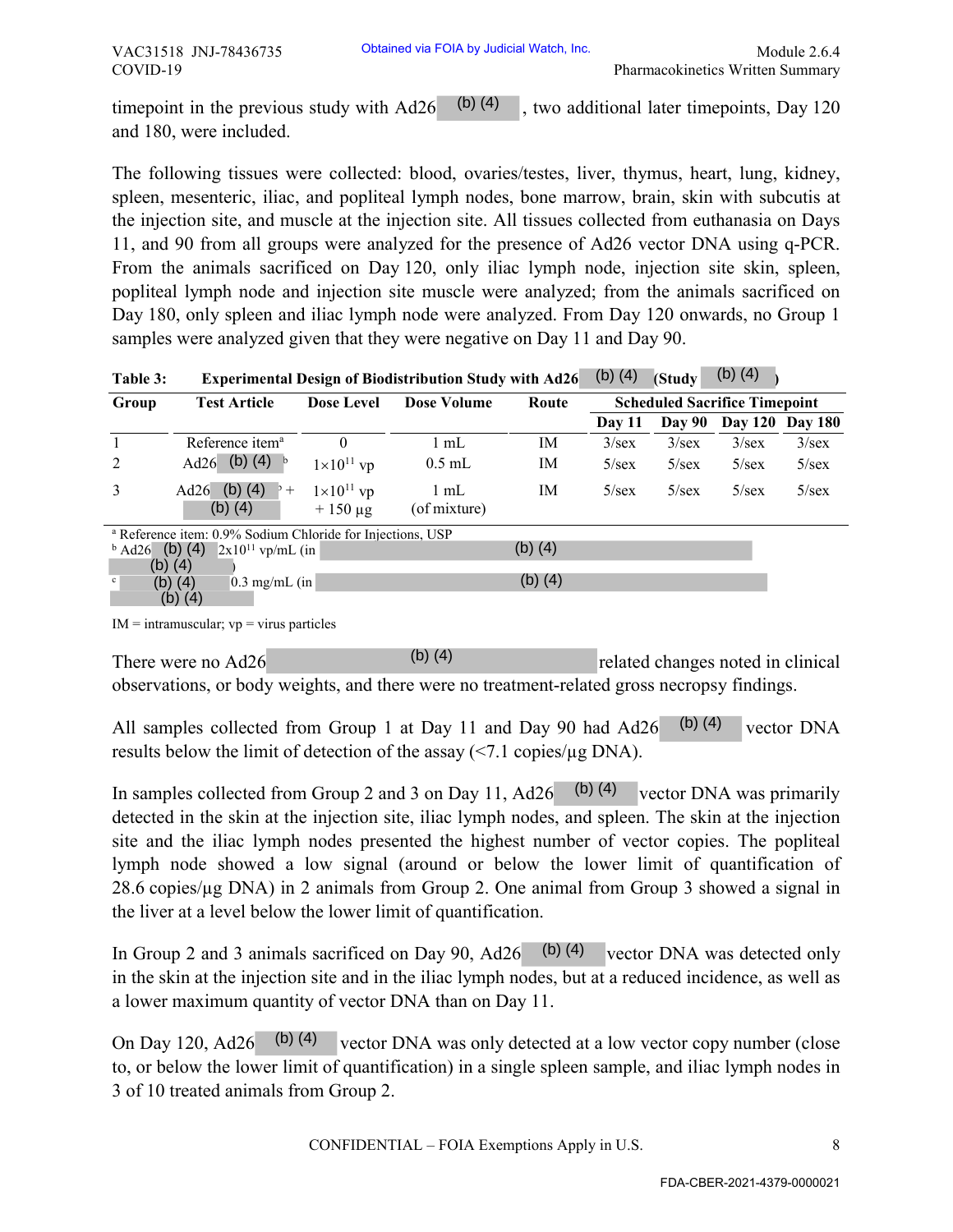On Day 180, detection of the vector was limited to the iliac lymph nodes in 3 of 10 treated animals in Group 2 and 2 out of 10 animals in Group 3 at a level close to, or below the lower limit of quantification and was below the limit of detection in all other examined tissues or animals.

Animals from Group 2 and Group 3 showed a similar distribution pattern.

#### **5. METABOLISM**

Not applicable for vaccines.

# **6. EXCRETION**

Not applicable for vaccines.

# **7. PHARMACOKINETIC DRUG INTERACTIONS**

Not applicable for vaccines.

# **8. OTHER PHARMACOKINETIC STUDIES**

Other pharmacokinetic studies were not performed.

# **9. DISCUSSION AND CONCLUSIONS**

Pharmacokinetic or biodistribution studies have not been conducted with Ad26.COV2.S. To assess the distribution, persistence, and clearance of the Ad26 vector (platform), the biodistribution profile of the Ad26 vector has been evaluated using Ad26 (b)(4) and Ad26  $(b)$  (4) following IM injection in the rabbit. (b) (4)

The Ad26 vector contains deletions in the early region (E1) of the Ad26 genome, rendering it replication-incompetent. Ad26-based vaccines require recombinant E1 complementing cell lines, like the PER.C6  $\qquad$  (b) (4) cells, for virus replication. Outside of these specific cellular environments, Ad26-based vaccines cannot replicate or reproduce and are therefore expected to show a limited distribution and persistence following administration. This is confirmed by the biodistribution studies in rabbits in which the distribution, persistence and clearance of Ad26 based vaccines against  $(b)$  (4)  $(Ad26 \t(b)$  (4) study No.  $(b)$  (4) Section 4.1) and  $(b)$  (4)  $(Ad26 \t(b) (4)$  study No. (b) (4) Section 4.2) have been evaluated following IM administration. As a general pattern, both Ad26 vectors showed a similar and limited biodistribution profile, as they were primarily detected at the site of injection, regional (iliac) lymph nodes and (to a lesser extent) the spleen. No Ad26 vector DNA was detected in the gonads or in the brain. (b) (4) study No. Obtaines via FOIA by Judicial Watch, 2.6.<br>
Pharmacokinotics Writters Summary<br>
ector was limited to the iliac lymph nodes in 3 of 10 treated<br>
10 animals in Group 3 at a level close to, or below the lower<br>
below the limit o

Comparing the various necropsy timepoints following IM administration (Days 11, 61, and 91 for Ad26 (b) (4) Days 11, 90, 120 and 180 for Ad26 (b) (4) Table 4), a downward trend in number of positive tissues, and/or vector copies was observed, to levels close to, or below the respective limits of detection of the q-PCR assay used, indicating clearance of the Ad26 vector from the tissues. These data further indicate that the Ad26 vector does not replicate and/or persist in the tissues following IM injection.

CONFIDENTIAL – FOIA Exemptions Apply in U.S. 9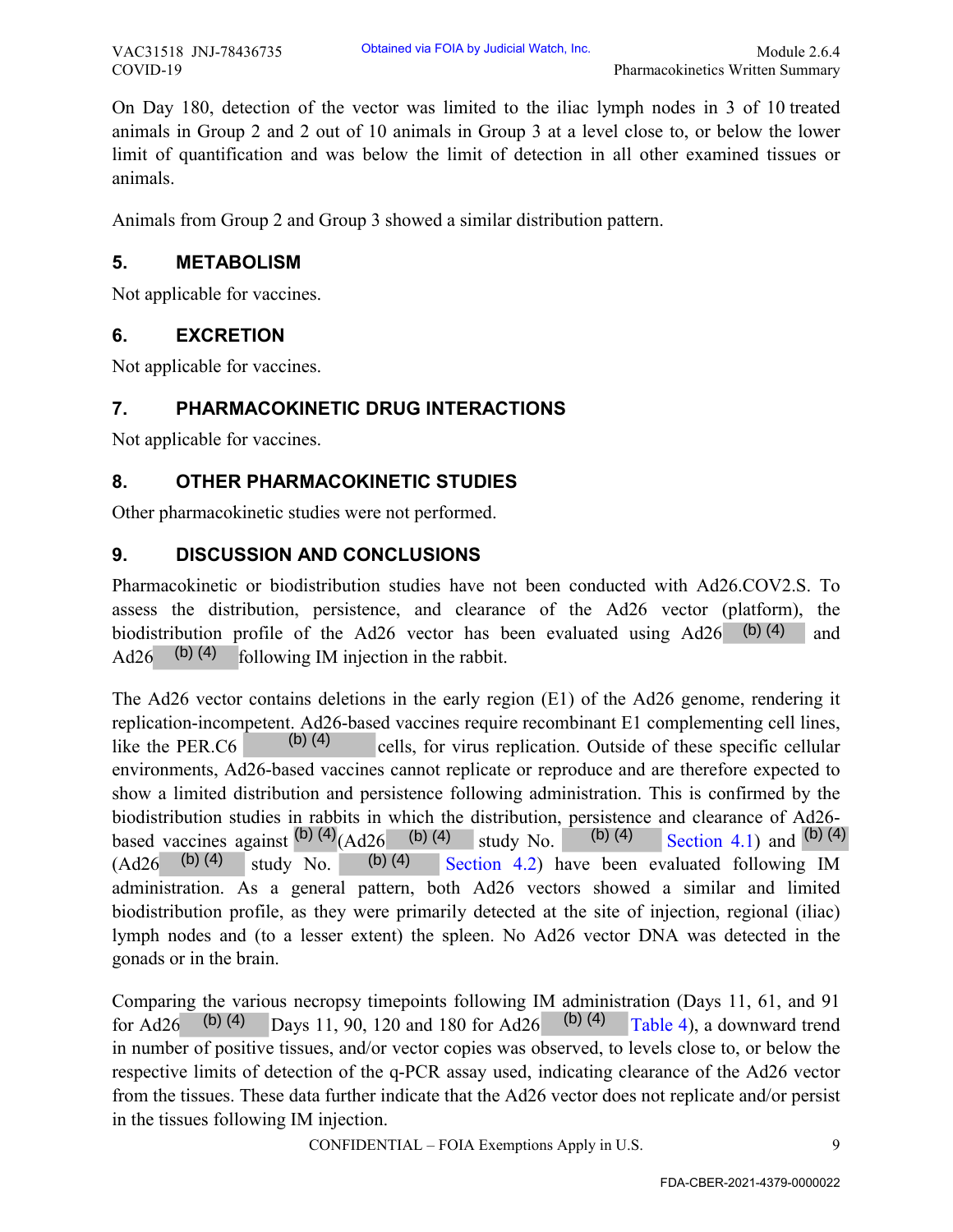Comparing the injection site tissues, in study  $(0)$  (4) vector DNA was mostly detected in the injection site muscle, while in study  $\qquad$  (b) (4) vector DNA was mostly detected in the injection site skin. Nevertheless, no clear differences in the systemic distribution and clearance profile of the Ad26 vector were observed between the two studies. Therefore, despite differences in the transgene insert, it can be concluded that both Ad26 vectors showed a similar pattern of (systemic) biodistribution and clearance when delivered via the IM route at full human doses in the rabbit. (b) (4)

The Ad26 vector backbone used for Ad26.COV2.S is identical to the vector backbone of the Ad26-based vaccines that were tested in the available biodistribution studies (i.e., Ad26 (b) (4) and Ad26 (b) (4) . Ad26.COV2.S contains a (b) (4) in the CMV promoter sequence of the transgene expression cassette. This Ad26 (b) (4) and Ad26 (b) (4) Insertion of the (b) (4) is not considered to impact the biodistribution profile of the Ad26 vector. Adenoviruses are non-enveloped viruses whose cell entry, and therefore tropism, is dictated via interactions of structural capsid proteins (mainly the fiber and penton base) with specific cellular receptors [4]. The adenoviral capsid is a highly complex and organized structure [3] which does not easily allow for the introduction or exchange of other proteins. The transgene expression cassette, which is inserted into the site where the early E1 gene was previously located, is thus not considered to impact on the formation or the composition of the Ad26 vector capsid, and hence tropism of the vector. As a consequence, the biodistribution profile of the Ad26 vector is considered independent of the antigen transgene/expression cassette, which is supported by the comparable distribution profile observed for Ad26  $(b)$  (4) and Ad26  $(b)$  (4) Therefore, the biodistribution profile  $(b)$  (4) is considered sufficient to inform on the biodistribution profile of the Ad26.COV2.S construct when administered via the same route of administration (IM).  $(b)$  (4) was not present in and  $Ad26$ observed for Ad26  $(b)$  (4) and Ad26 Obtaines via FOIA by Judicial Watch, 10.<br>
Pharmacokinotics Writters Summary<br>
in study (b) (4)<br>
in study (b) (4)<br>
in the via Form NA was mostly detected in the base mostly detected in the base<br>
one calculate that both Ad26

| It is noted that for the Ad26 (b)(4) and Ad26 (b)(4) biodistribution studies, the Ad26       |           |           |           |          |           |
|----------------------------------------------------------------------------------------------|-----------|-----------|-----------|----------|-----------|
| vector was formulated in different buffer formulations. The difference in formulation buffer |           |           |           |          |           |
| between Ad26 $(b)$ (4) (formulated in                                                        |           |           | (b) $(4)$ |          |           |
|                                                                                              | (b) $(4)$ |           |           | and Ad26 | (b) $(4)$ |
| (formulated in                                                                               |           | (b) $(4)$ |           |          |           |

did not impact the overall (systemic) distribution profile of the Ad26 vector. The Ad26.COV2.S vaccine is formulated in the same buffer as Ad26 (b) (4) (b) (4)

Overall, the biodistribution data obtained with  $Ad26$  (b) (4) and  $Ad26$  (b) (4) show a limited distribution profile and indicate clearance over time of the Ad26 vector following IM injection. The biodistribution results obtained with Ad26  $\vert$  (b) (4) and Ad26  $\vert$  (b) (4) are considered sufficient to inform on the biodistribution profile of Ad26.COV2.S, for which the same (replication-incompetent) Ad26 vector backbone is used. This position has been confirmed and agreed in a previous Scientific Advice by EMA (b) (4)

| (b) (4)   | and CBER | (b) $(4)$                         |
|-----------|----------|-----------------------------------|
| (b) $(4)$ |          | If is further noted that the same |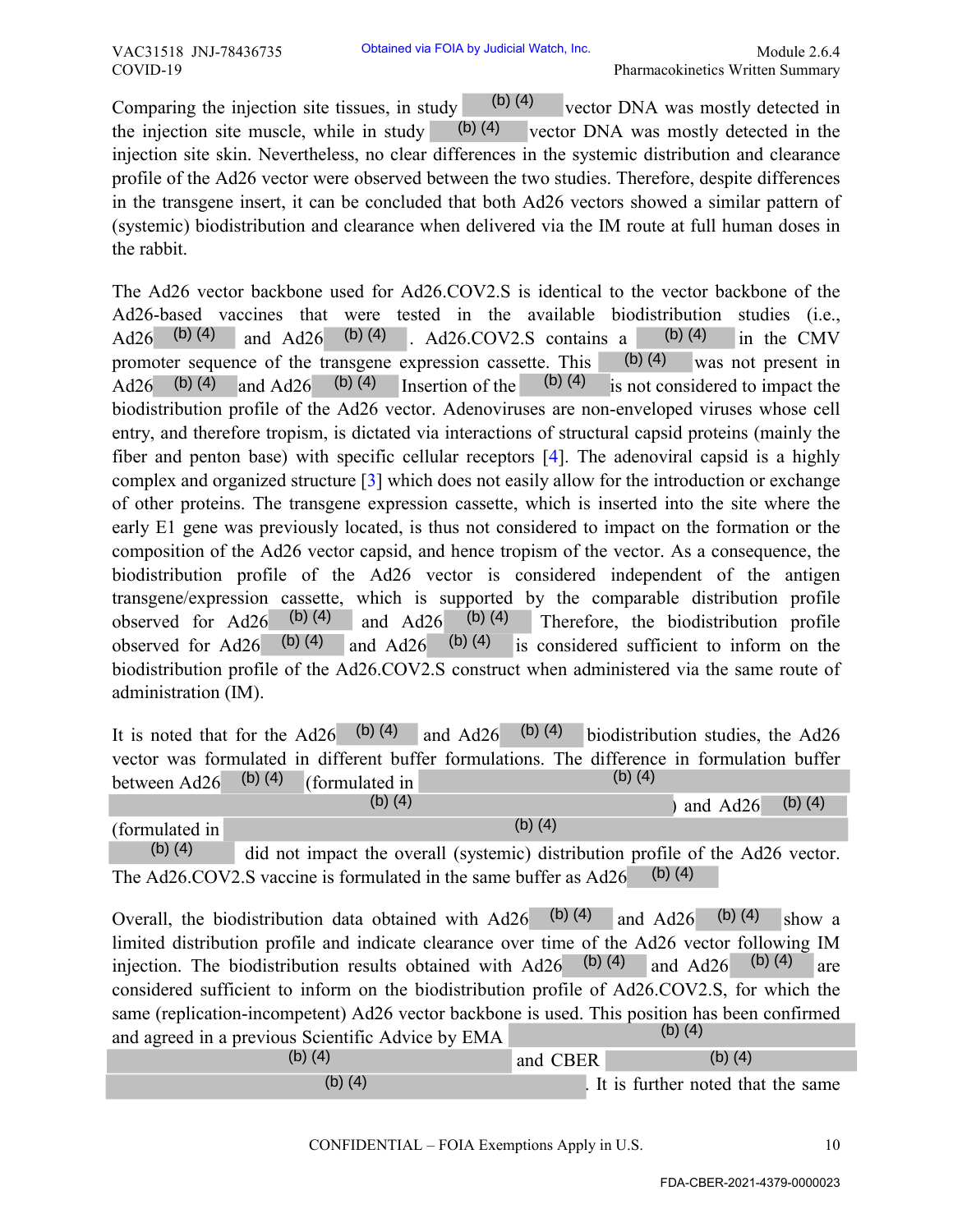| VAC31518 JNJ-78436735<br>COVID-19                                                                 |                                                                                             |                                                                                                                                                                                                                                                                                                                                                                                                                               | Obtained via FOIA by Judicial Watch, Inc. |                                                                 | Pharmacokinetics Written Summary                                                                | Module 2.6.4      |
|---------------------------------------------------------------------------------------------------|---------------------------------------------------------------------------------------------|-------------------------------------------------------------------------------------------------------------------------------------------------------------------------------------------------------------------------------------------------------------------------------------------------------------------------------------------------------------------------------------------------------------------------------|-------------------------------------------|-----------------------------------------------------------------|-------------------------------------------------------------------------------------------------|-------------------|
| Ad26.ZEBOV (EU/1/20/1444/001).                                                                    |                                                                                             | platform biodistribution data were part of the MAA file for the Ebola vaccine component                                                                                                                                                                                                                                                                                                                                       |                                           |                                                                 |                                                                                                 |                   |
| Table 4:                                                                                          |                                                                                             | <b>Comparative Table of Biodistribution Data with Ad26-based Vaccines</b>                                                                                                                                                                                                                                                                                                                                                     |                                           |                                                                 |                                                                                                 |                   |
| Vector                                                                                            | Tissue <sup>(a)</sup>                                                                       |                                                                                                                                                                                                                                                                                                                                                                                                                               |                                           |                                                                 | Range <sup>(b)</sup> (No. of animals >LLOQ) [No. of animals >LOD and <lloq]<sup>(c)</lloq]<sup> |                   |
|                                                                                                   |                                                                                             | Day 11                                                                                                                                                                                                                                                                                                                                                                                                                        | Day 61                                    | Day 90/91                                                       | Day 120                                                                                         | Day 180           |
| Ad <sub>26</sub> (b) (4)<br>(study                                                                | Inj Site Skin                                                                               | Inj Site Muscle 61-11,981 (7) [1]<br>$\leq$ LLOQ[1]                                                                                                                                                                                                                                                                                                                                                                           | $\leq$ LLOQ[2]                            | $120(1)$ [1]                                                    | <b>NA</b><br>NA                                                                                 | <b>NA</b><br>NA   |
| $(b)$ $(4)$                                                                                       | Iliac Ln<br>Spleen                                                                          | $119-8676(10)$<br>$50-116(4)$ [5]                                                                                                                                                                                                                                                                                                                                                                                             | 84-1400 (4) [1]                           | $50-1807(2)$                                                    | NA<br>NA                                                                                        | NA<br>NA          |
| $Ad26$ (b) (4)                                                                                    | Inj Site Muscle <lloq [1]<="" td=""><td></td><td>NA.</td><td></td><td></td><td></td></lloq> |                                                                                                                                                                                                                                                                                                                                                                                                                               | NA.                                       |                                                                 |                                                                                                 |                   |
| (study                                                                                            | Inj Site Skin                                                                               | 39.1-6304.3 (4) [2]                                                                                                                                                                                                                                                                                                                                                                                                           | NA                                        | 280.1(1)                                                        |                                                                                                 |                   |
| (b) $(4)$                                                                                         | Iliac Ln                                                                                    | 63.6-387.6 (9) [1]                                                                                                                                                                                                                                                                                                                                                                                                            | NA                                        | 48.1 $(1)$ [3]                                                  | 37.9-53.4 (2) [1]                                                                               | $37.6(1)$ [2]     |
|                                                                                                   | Popliteal $Ln(d)$<br>Spleen                                                                 | $29(1)$ [1]<br>37.3-118.6 (6) [4]                                                                                                                                                                                                                                                                                                                                                                                             | <b>NA</b><br>NA                           |                                                                 | $\leq$ LLOQ $[1]$                                                                               |                   |
|                                                                                                   |                                                                                             |                                                                                                                                                                                                                                                                                                                                                                                                                               |                                           |                                                                 |                                                                                                 |                   |
| (b) $(4)$<br>Ad $26$                                                                              | Inj Site Skin                                                                               | 88.6-272.6 (2) [3]                                                                                                                                                                                                                                                                                                                                                                                                            | NA.                                       | $42.7 - 175.1(2)$                                               |                                                                                                 |                   |
| $(b)$ $(4)$                                                                                       | Iliac Ln                                                                                    | $108.6 - 347.4(9)$                                                                                                                                                                                                                                                                                                                                                                                                            | NA                                        | 25.9-35.3 (2) [3]                                               |                                                                                                 | $\leq$ LLOQ $[2]$ |
| (study<br>$(b)$ $(4)$                                                                             | Spleen<br>Liver                                                                             | 26.4-75.6 (7) [2]<br>$\leq$ LLOQ[1]                                                                                                                                                                                                                                                                                                                                                                                           | NA.<br>NA                                 |                                                                 |                                                                                                 |                   |
| <b>NA</b><br>Not available<br><b>LLOQ</b><br><b>LOD</b><br>10.<br>Summaries, located in Mod2.6.5. | <b>TABLES AND FIGURES</b>                                                                   | Popliteal Ln was not sampled in Ad26 (b) $(4)$ study [study]<br>Levels for all animals were below LOD at this time point<br>Lower limit of quantification (50 copies/µg DNA [study]<br>Limit of detection (10 copies/µg DNA [study ]<br>Supplemental tables and figures are included at appropriate points throughout the summary<br>within the text; additional information is provided within the Pharmacokinetic Tabulated |                                           | $(b)$ $(4)$<br>(b) (4) ; 7.1 copies/ $\mu$ g DNA [study (b) (4) | (b) (4) $\frac{1}{28.6}$ copies/µg DNA [study (b) (4)                                           |                   |
|                                                                                                   |                                                                                             | CONFIDENTIAL - FOIA Exemptions Apply in U.S.                                                                                                                                                                                                                                                                                                                                                                                  |                                           |                                                                 |                                                                                                 | 11                |
|                                                                                                   |                                                                                             |                                                                                                                                                                                                                                                                                                                                                                                                                               |                                           |                                                                 | FDA-CBER-2021-4379-0000024                                                                      |                   |

| Table 4: | <b>Comparative Table of Biodistribution Data with Ad26-based Vaccines</b> |
|----------|---------------------------------------------------------------------------|
|----------|---------------------------------------------------------------------------|

#### **10. TABLES AND FIGURES**